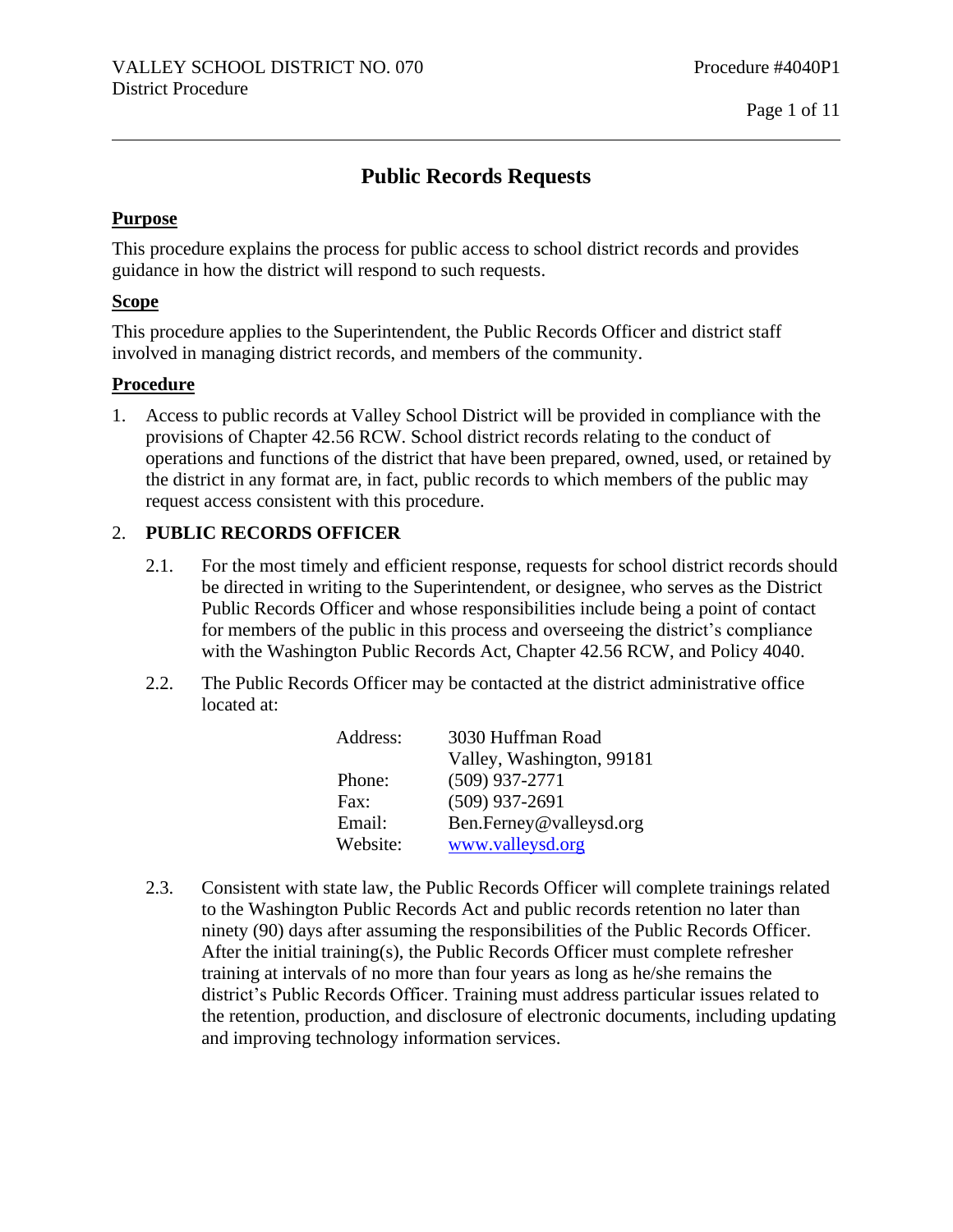## 3. **AVAILABILITY OF PUBLIC RECORDS**

## 3.1. **Hours for Inspection**

Public records are available for inspection and copying during regular business hours of the district administrative office, Monday through Friday, 8:30 a.m. to 4:00 p.m., excluding holidays. Public records and a location for their inspection will be provided by the Public Records Officer. Such records will not be removed from the place designated for their inspection.

#### 3.2. **Organization of Records**

- 3.2.1. The district will maintain its records in a reasonable, organized manner and take reasonable actions to protect records from damage and disorganization. A requestor will not take district records from district offices without the permission of the Public Records Officer. During the inspection of records, a district employee will typically be present to protect records from damage or disorganization.
- 3.2.2. The district will also maintain a log of public records requests that have been submitted to and processed by the district. This log will include, but not be limited to, the following information for each request: the identity of the requestor if provided, the date the request was received, the text of the original request, a description of the records produced in response to the request, a description of the records redacted or withheld and the reasons therefore, and the date of the final disposition of the request.

#### 3.3. **Information Online**

A variety of records and information are available on the district website at [www.valleysd.org.](file://///valley/Staff/dmonasmith/My%20Documents/SharePoint%20Drafts/Dist%20Ops%20P+P/www.valleysd.org) Requestors are encouraged to view the documents available on the website prior to submitting a records request.

## 4. **MAKING A REQUEST FOR RECORDS**

- 4.1. Any person wishing to inspect or copy public records will make the request in writing to the Superintendent. The request may be brought to the administrative office of the Superintendent during regular office hours or may be mailed, delivered by facsimile, or sent by electronic mail. The district recommends using its Public Records Request form, which is available at the district office or online at [www.valleysd.org.](http://www.valleysd.org/) The request will include the following information:
	- (a) The name, address, telephone number and email address of the person requesting the record.
	- (b) The time of day and calendar date on which the request is made.
	- (c) The nature of the request, and/or identification and description of the record(s) adequate for enabling the Public Records Officer or designee to locate the records.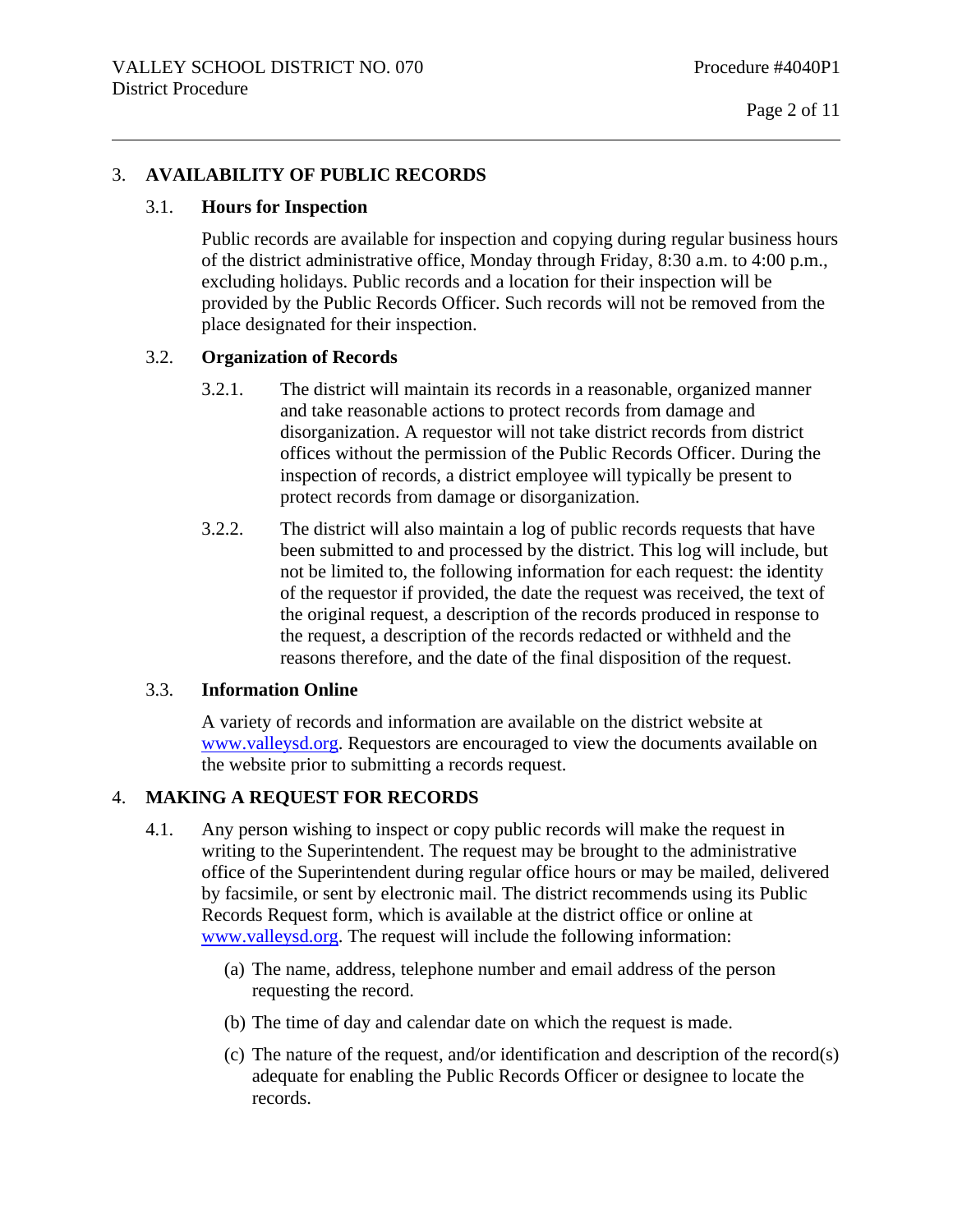## 4.2. **Identifiable Records**

A request under the Washington Public Records Act, Chapter 42.56 RCW and district Policy 4040 must seek an *identifiable* record. A request for all or substantially all of the records prepared, owned, used or retained by the district is not a valid request for identifiable records. General requests for information from the district that do not seek identifiable records are also not covered by Policy 4040. A request for all records discussing a particular topic or containing a particular keyword or name will not be considered a request for all of the district's records.

#### 4.3. **Requesting Electronic Records**

The process for requesting electronic public records is the same as for requesting paper public records. However, to assist the district in responding to a request for electronic records, a requestor should provide specific search terms that will allow the Public Records Officer or designee to locate and assemble identifiable records responsive to the request.

#### 4.4. **Creating New Records**

The district is not obligated by law to create a new record to satisfy a records request for information. The district may choose to create a record depending on the nature of the request and the convenience of providing the information in a new document, such as when data from multiple locations is requested and can be more easily combined into a single new record.

#### 4.5. **Copies of Records**

If the requestor wishes to have copies of the records made instead of inspecting them, he/she will make this intention clear in the request. The Superintendent or designee may impose a charge for providing copies of public records, for the use, by any person, of district equipment to copy public records, and the actual costs for mailing supplies and postage, in accordance with state law. All fees must be paid by money order, check or cash, and are due prior to the release of any records. Copied records will be released to the requester upon receipt of payment to the appropriate district office staff for copying and/or shipping costs and services. (Also see sections  $5.8 - 5.12.$ 

#### 5. **PROCESSING OF PUBLIC RECORDS REQUESTS**

#### 5.1. **Order of Processing Requests**

The district will typically process requests in the order received. However, requests may also be processed out of order if doing so allows the most requests to be processed in the most efficient manner.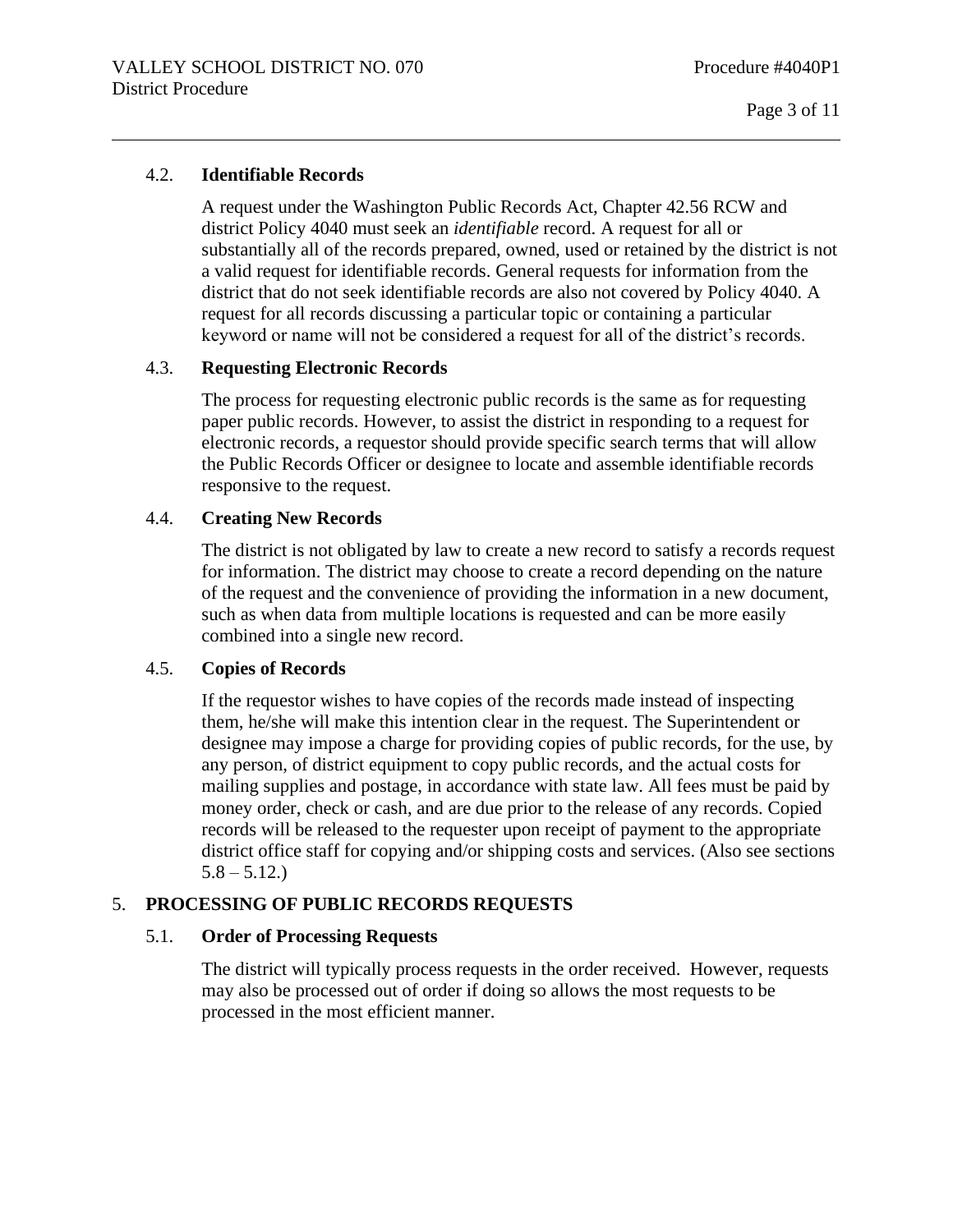#### 5.2. **Central Review**

Records requests not made to the Public Records Officer of the district will be forwarded by building level administrators, program administrators, or other staff receiving the request to the Public Records Officer for processing.

## 5.3. **Five-Day Response**

- 5.3.1. Within five (5) business days of receipt of a request, the Public Records Officer will do one or more of the following:
	- (a) Provide copies of the record(s) requested or make the record available for inspection  $-$  or, in the alternative, provide an internet address and link to the district's website where the specific record can be accessed (provided that the requestor has not notified the district that he/she cannot access the records through the internet).
	- (b) Acknowledge that the district has received the request and provide a reasonable estimate of the time it will require to fully respond.
	- (c) Acknowledge that the district has received the request, and ask the requestor to provide clarification for a request that is unclear, while providing to the greatest extent possible a reasonable estimate of the time the district will require to respond to the request if it is not clarified.
	- (d) Deny the request (although no request will be denied solely on the basis that the request is overbroad).
- 5.3.2. If the district does not respond in writing within five (5) business days of receipt of the request for disclosure, the requestor should contact the Public Records Officer to determine the reason for the failure to respond.
- 5.3.3. The district's response to the request may include notification that additional time is required to respond, based upon the need to clarify the intent of the request, to locate and assemble the information requested, to notify third persons or agencies affected by the request, or to determine whether any of the information requested is exempt and that a denial should be made as to all or part of the request.
- 5.3.4. In acknowledging receipt of a public record request that is unclear, the Public Records Officer may ask the requester to clarify what information the requester is seeking. If the requester fails to clarify the request within thirty (30) days and the entire request is unclear, the district may close the request and not further respond to it. If the requestor fails to respond to the district's request for clarification within 30 days and part of the request is unclear, the district will respond to the portion of the request that is clear and may close the remainder of the request.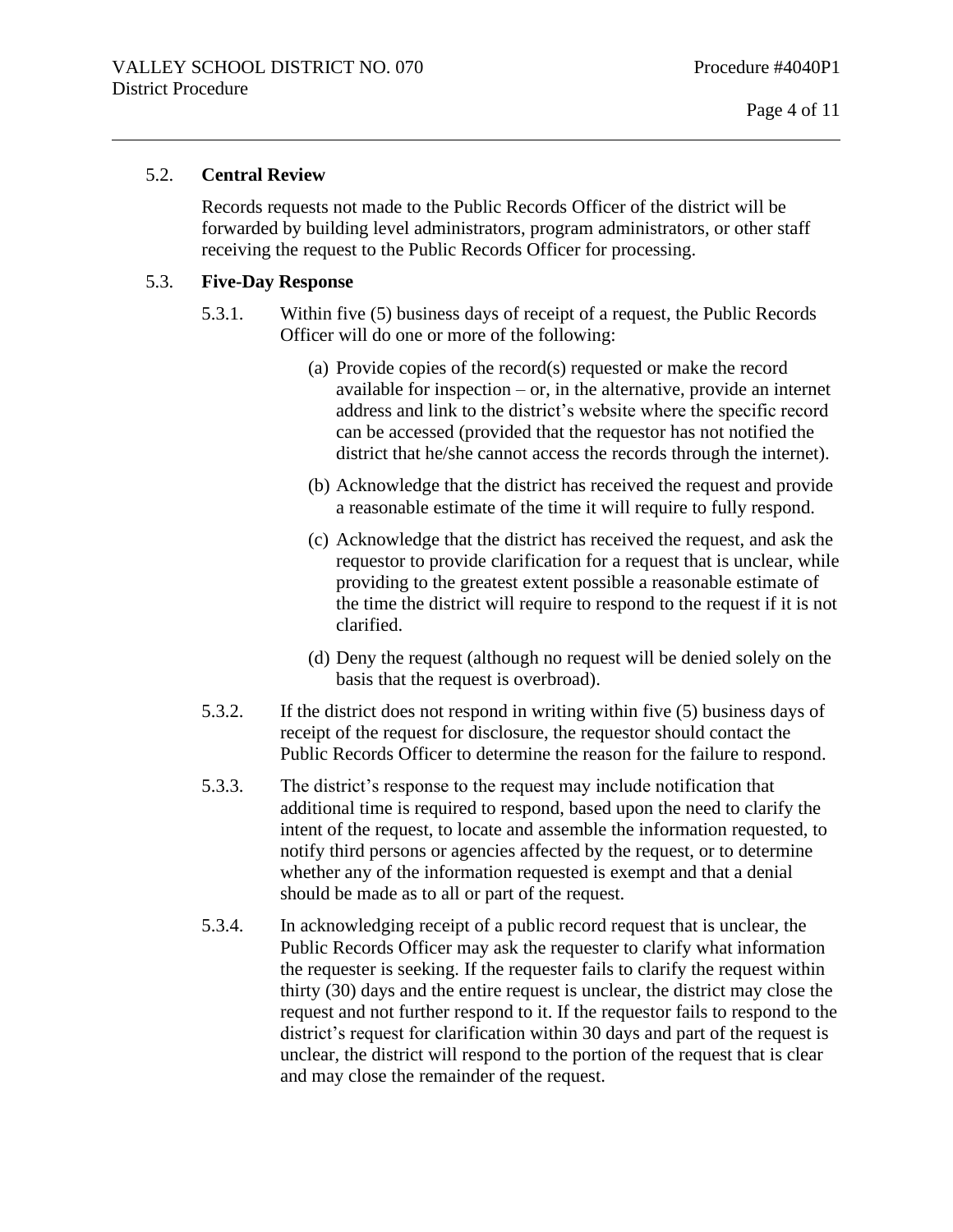- 5.3.5. In unusual circumstances, the district may also seek a court order enjoining disclosure pursuant to law.
- 5.3.6. The district may deny a bot request that is one of multiple requests from the requestor within a twenty-four hour period if the district establishes that responding to the multiple bot requests would cause excessive interference with the district's other essential functions. The district may deem a request to be a bot request when the district reasonably believes the request was automatically generated by a computer program or script.

## 5.4. **Purpose of Request**

The district may inquire into the purpose for which a record is requested and may use the answer to aid in gathering responsive records and determining whether the public has a legitimate interest in obtaining the information. However, a requester is not required to provide a purpose and the district may not decline to furnish the records solely because the requester refuses to furnish a purpose for the request.

## 5.5. **Protecting Rights of Others**

- 5.5.1. In the event that the requested records contain information that may affect rights of others and may be arguably exempt from disclosure, the Public Records Officer may, prior to providing the records, give notice to such others. The notice may make it possible for the others to contact the requestor and ask him/her to revise the request, or, if necessary, seek a court order to prevent or limit the disclosure. The notice to the affected persons may also include a copy of the request.
- 5.5.2. The Superintendent or Public Records Officer reserves the right to delete identifying details when it makes available or publishes any public record when there is reason to believe that disclosure of such details would be an unreasonable invasion of personal privacy; provided, however, in each case the justification for the deletion will be explained fully in writing.

#### 5.6. **Records Exempt from Disclosure**

- 5.6.1. Some records are exempt from disclosure, in whole or in part, under a specific exemption contained in chapter 42.56 RCW or another statute which exempts or prohibits disclosure of specific information or records.
- 5.6.2. If the district believes that a record is exempt from disclosure and should be withheld, the Public Records Officer will state in writing the specific exemption (and statutory section) which applies and provide a brief explanation of how the exemption applies to the record being withheld or redacted. This exemption and explanation will be provided to the requestor in a withholding index or log.
- 5.6.3. If only a portion of a record is exempt from disclosure, but the remainder is not exempt, the Public Records Officer will redact the exempt portions,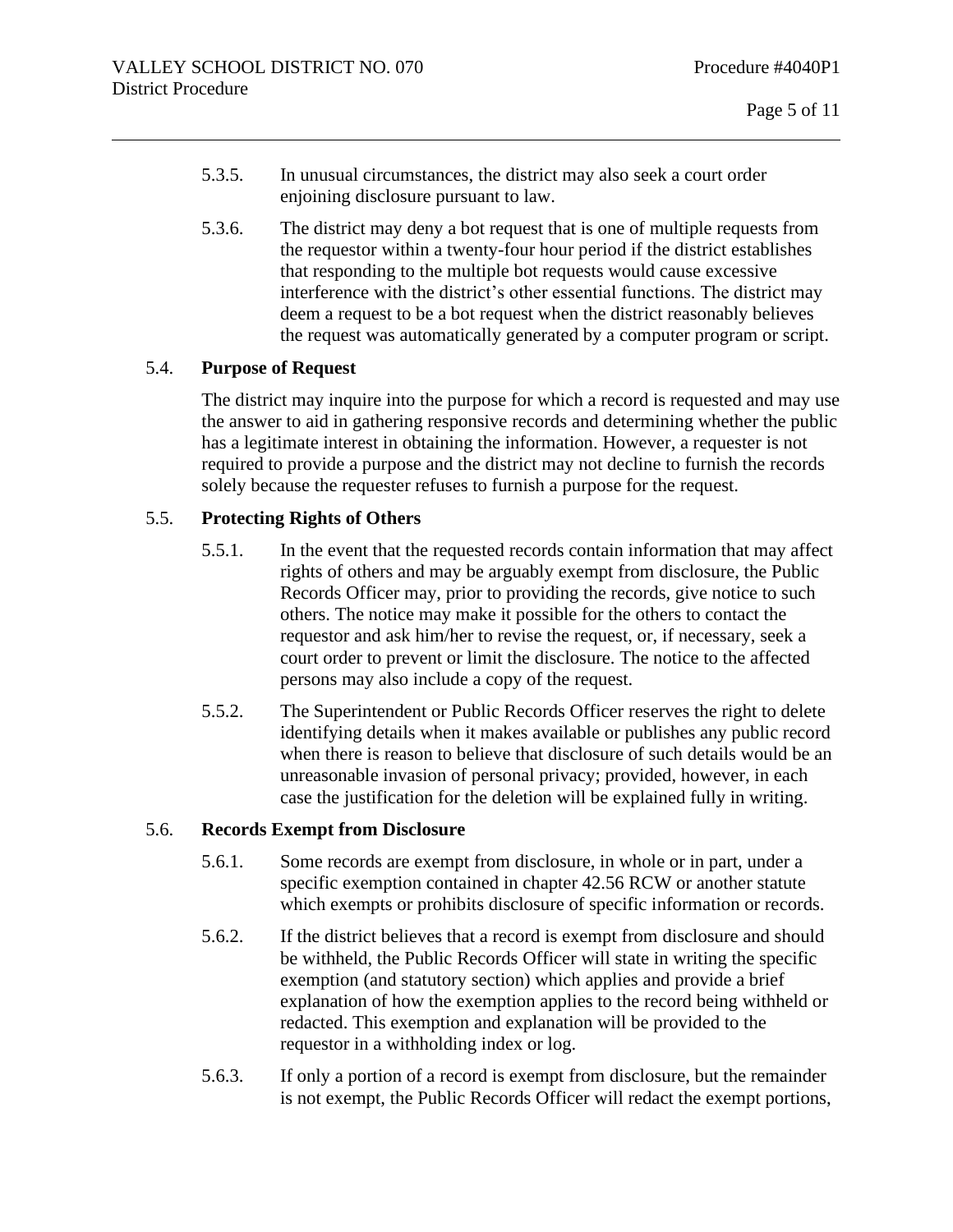provide the nonexempt portions, and indicate to the requestor why portions of the record are being redacted in the withholding index or log.

#### 5.7. **List of Laws Exempting or Prohibiting Disclosure**

- 5.7.1. Pursuant to RCW 42.56.070(2), these rules contain a list of laws other than those specifically listed in the Washington Public Records Act, Chapter 42.56 RCW – which may exempt disclosure of certain public records or portions of records. The district has identified the following laws:
	- (a) The Family Educational and Privacy Rights Act (FERPA), 20 USC § 1232g (regarding student educational records).
	- (b) Washington State Student Education Records Law, RCW 28A.605.030.
	- (c) The Individuals with Disabilities Education Act (IDEA), 20 U.S.C. § 1400 et. seq. and 34 C.F.R. Part 300 (protecting the confidentiality of personally identifying information contained in student records of students with disabilities).
	- (d) Privileged communications and attorney work product, such as set forth in Chapter 5.60 RCW.
	- (e) Criminal Records Privacy Act (CRPA), Chapter 10.97 RCW.
	- (f) Information on students receiving free or reduced lunch, 42 USC § 1758(b)(6).
	- (g) Health Insurance Portability and Accountability Act (HIPPA), 45 CFR parts 160-164 (regarding health care information privacy and security).
	- (h) Abuse of Children Protection and Procedure, RCW 26.44.010; RCW 26.44.030(9).
	- (i) Notification of Juvenile Offenders, RCW 13.04.155(3).
	- (j) Examination question for teachers or pupils prior to the examination, RCW 28A.635.040.
	- (k) Public Law 98-24, Section 527 of the Public Health Services Act, 41 USC § 290dd-2 (confidentiality of alcohol and drug abuse patient records).
	- (l) United States and Washington Constitutional provisions including, but not limited to, the right of privacy and freedom of association.
- 5.7.2. In addition to these exemptions, RCW 42.56.070(9) prohibits providing access to lists of individuals requested for commercial purposes, and the district may not do so unless specifically authorized or directed by law.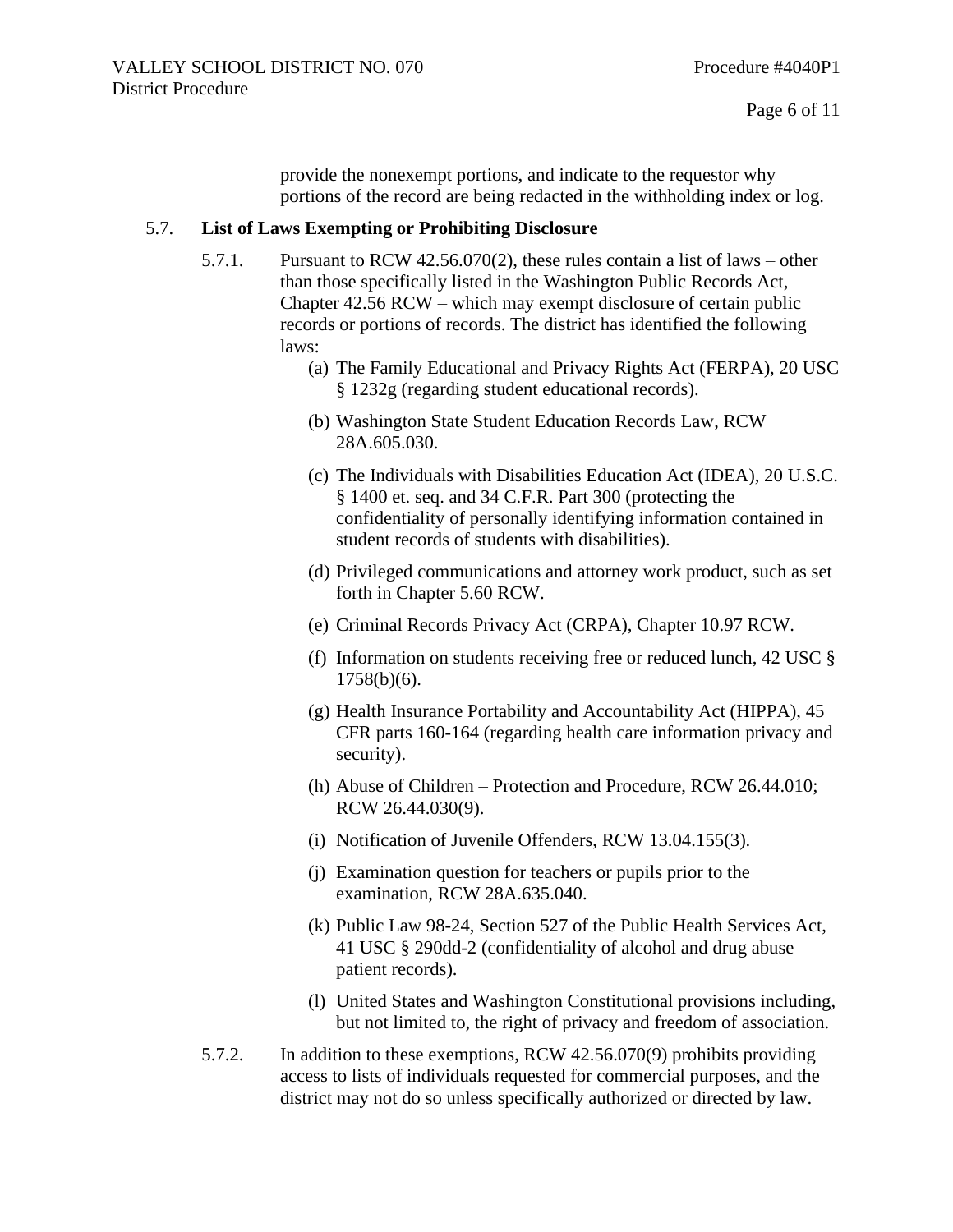5.7.3. The above list is for informational purposes only and is not intended to cover all possible exemptions from the public records law. The above list includes only exemptions which may be in addition to those set forth in Chapter 42.56 RCW. Under appropriate circumstances, the district may rely upon other legal exemptions which are not set forth above or contained within the public disclosure law.

#### 5.8. **Inspection of Records**

Consistent with other demands, and without unreasonably disrupting district operations, the district will promptly provide for the inspection of nonexempt public records. No member of the public may remove a document from the viewing area without the permission of the Public Records Officer, nor may he/she disassemble or alter any document. The requestor will indicate which documents he/she wishes the district to copy. There is no cost to inspect district records.

#### 5.9. **Providing Copies of Non-Electronic Records**

After inspection is complete, the Public Records Officer or designee will make the requested copies or arrange for copying.

## 5.10. **Providing Electronic Records**

When a requestor requests records in an electronic format, the Public Records Officer or designee will provide the nonexempt records or portions of such records that are reasonably locatable in an electronic format that is used by the district and is generally commercially available, or in a format that is reasonably translatable from the format in which the district keeps the record.

#### 5.11. **Providing Records in Installments**

When the request is for a large number of records, the Public Records Officer or designee has the right to provide access for inspection and copying in installments. If, within thirty (30) days, the requestor fails to inspect the entire set of records or one or more of the installments, the Public Records Officer or designee may stop searching for the remaining records and close the request as set forth in section 5.12.

#### 5.12. **Completion of Inspection**

When the inspection of the requested records is complete and all requested copies are provided, the Public Records Officer or designee will indicate in writing to the requester that the district has completed a diligent search for the requested records and made any located nonexempt records available for inspection.

#### 5.13. **Closing Withdrawn or Abandoned Request**

5.13.1. The requestor must review the assembled records within thirty (30) days of the district's notification to him/her that the records are available for inspection or copying. The district should notify the requestor in writing of this requirement and inform the requestor that he/she should contact the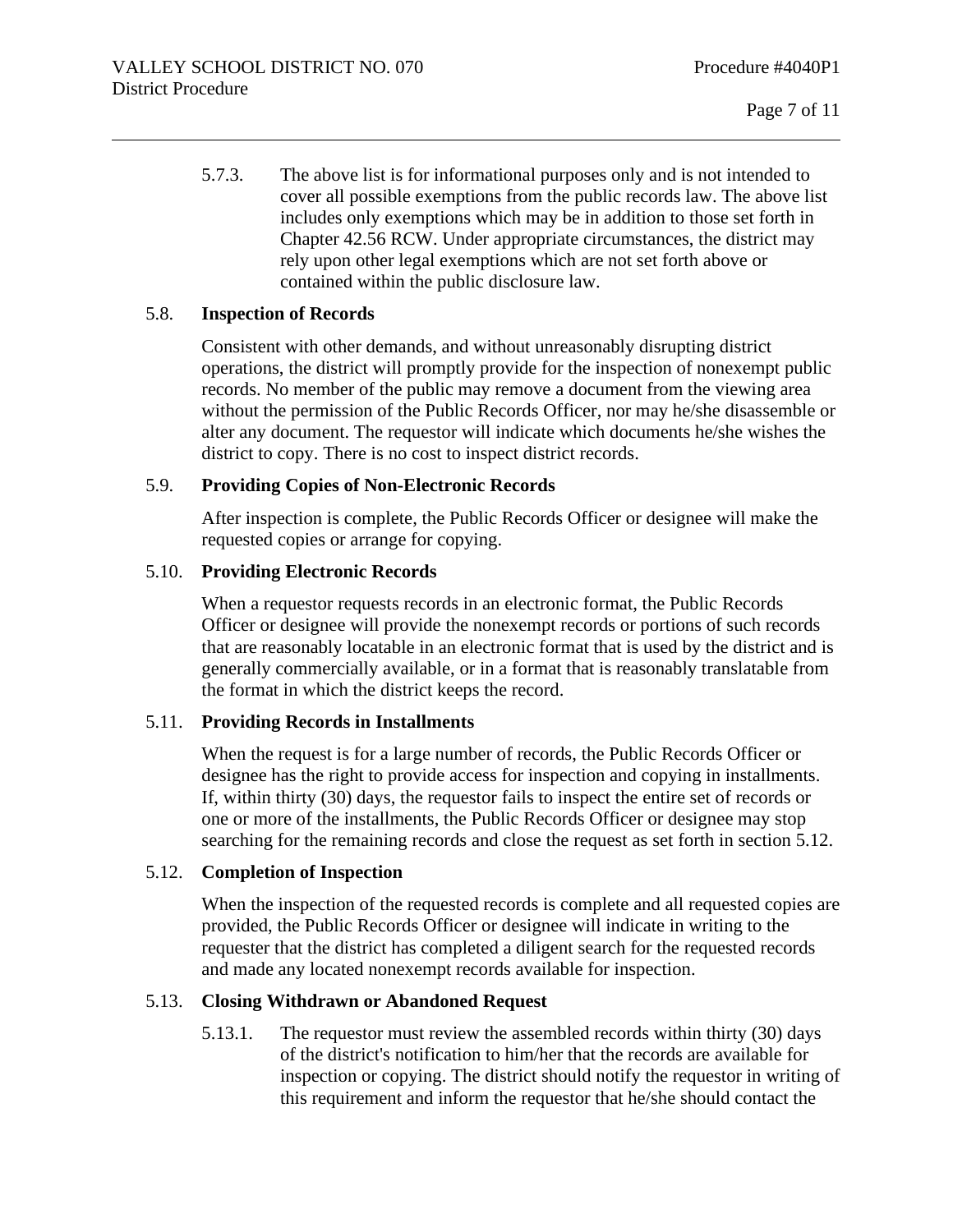district to make arrangements to review and/or claim copies of the records. If the requestor or a representative of the requestor fails to review the records within the thirty-day period or make other arrangements, the district may close the request and refile the assembled records.

5.13.2. When the requestor either withdraws the request or fails to fulfill his/her obligations to inspect the records or submit payment for the requested copies, the Public Records Officer will close the request and indicate to the requestor in writing that the district has closed the request.

#### 5.14. **Later Discovered Documents**

If, after the district has informed the requestor that it has provided all available records, the district becomes aware of additional responsive documents existing at the time of the request, it will promptly inform the requestor in writing of the additional documents and provide them on an expedited basis.

## 6. **COSTS OF PROVIDING RECORDS, WAIVERS AND AGREEMENTS**

## 6.1. **Cost of Printed Copies and Mailing**

- 6.1.1. The cost of providing photocopies or printed copies of electronic records is 15 cents per page. Alternatively, if the district determines and documents that the fees allowed under this procedure are clearly equal to, or more than, two dollars, the district may instead charge a flat fee of two dollars to provide the records. If the district charges a flat fee for the first installment, the district will not charge an additional flat fee or a per page fee for any subsequent installments. Payment may be made by cash, check, or money order payable to the district.
- 6.1.2. The district may also charge actual costs of mailing, including the cost of the shipping container or envelope.
- 6.1.3. The Public Records Officer or designee may require the payment of the remainder of the copying costs before providing all the records, or the payment of the costs of copying an installment before providing that installment.
- 6.1.4. If requested, the district will provide a summary of the applicable charges before any copies are made. The requestor will be allowed to revise the request in order to reduce the applicable charges.

#### 6.2. **Customized Service Charge**

6.2.1. A customized service charge may be imposed if the district estimates that the request would require the use of information technology expertise to prepare data compilations, or to provide customized electronic access services when such compilations and customized access services are not used by the district for other district purposes. The customized service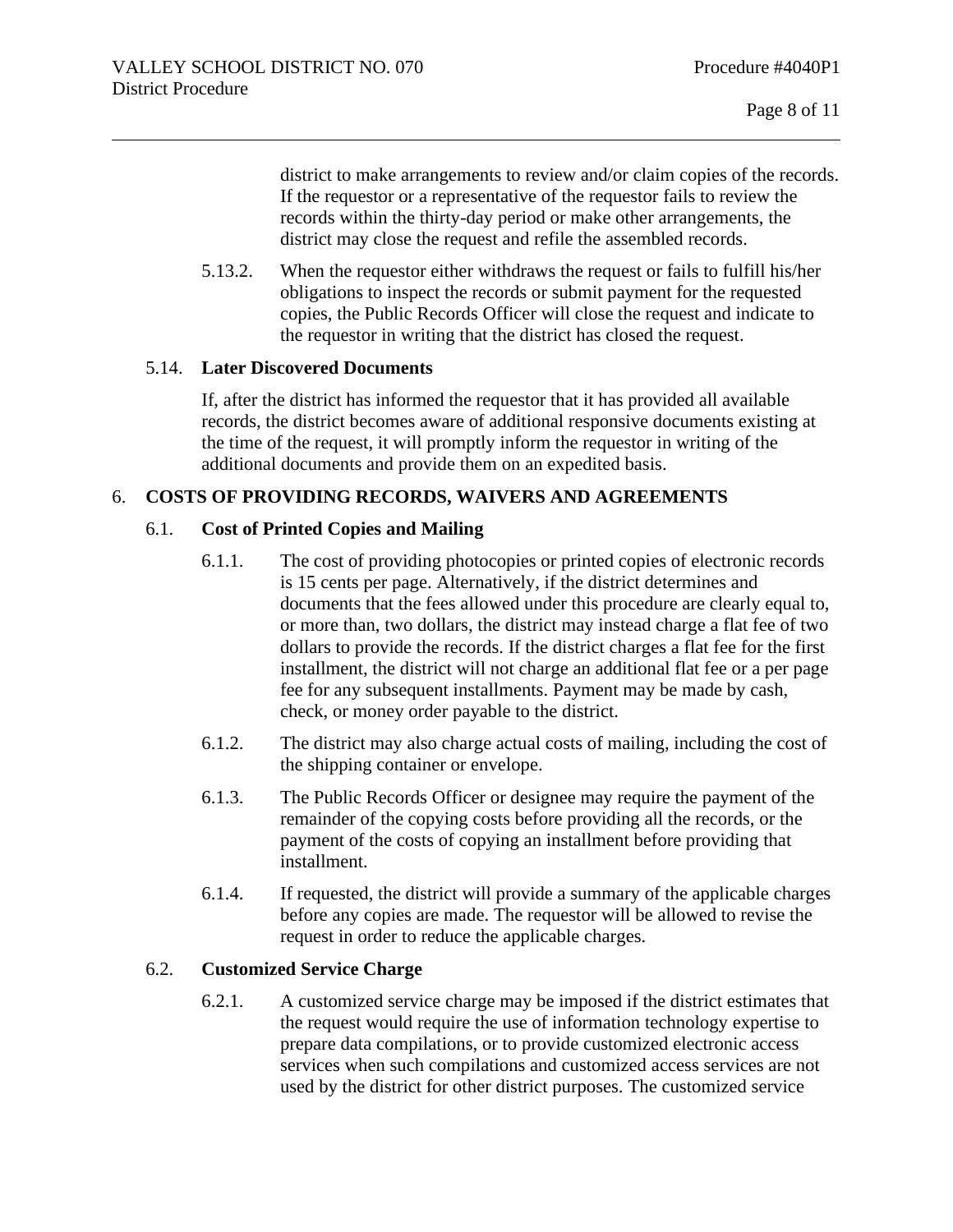charge may reimburse the district up to the actual cost of providing the services in this paragraph.

6.2.2. The district will not assess a customized service charge unless it has notified the requestor of the customized service charge to be applied to the request, including an explanation of why the customized service charge applies, a description of the specific expertise, and a reasonable estimate cost of the charge. The notice will also provide the requestor the opportunity to amend his or her request in order to avoid or reduce the cost of a customized service charge.

## 6.3. **Cost for Electronic Records**

- 6.3.1. The cost for providing electronic records is as follows:
	- (a) Ten cents per page for public records scanned into an electronic format or for the use of district equipment to scan the records.
	- (b) Five cents per each four electronic files or attachment uploaded to email, cloud-based data storage service, or other means of electronic delivery.
	- (c) Ten cents per gigabyte for the transmission of public records in an electronic format or for the use of district equipment to send the records electronically.
	- (d) The actual cost of any digital storage media or device provided by the district, the actual cost of any container or envelope used to mail the copies to the requestor, and the actual postage or delivery charge.
- 6.3.2. The district will take reasonable steps to provide the records in the most efficient manner available to the district in its normal operations.
- 6.3.3. Alternatively, if the district determines and documents that the fees allowed under this procedure are clearly equal to, or more, than two dollars, the district may instead charge a flat fee of two dollars to provide the records. If the district charges a flat fee for the first installment, the district will not charge an additional flat fee or a per page fee for any subsequent installments.
- 6.3.4. The Public Records Officer or designee may also require the payment of the remainder of the copying costs before providing all the records, or the payment of the costs of copying an installment before providing that installment.
- 6.3.5. If requested, the district will provide a summary of the applicable charges before charges are imposed under this procedure. The requestor will be allowed to revise the request in order to reduce the applicable charges.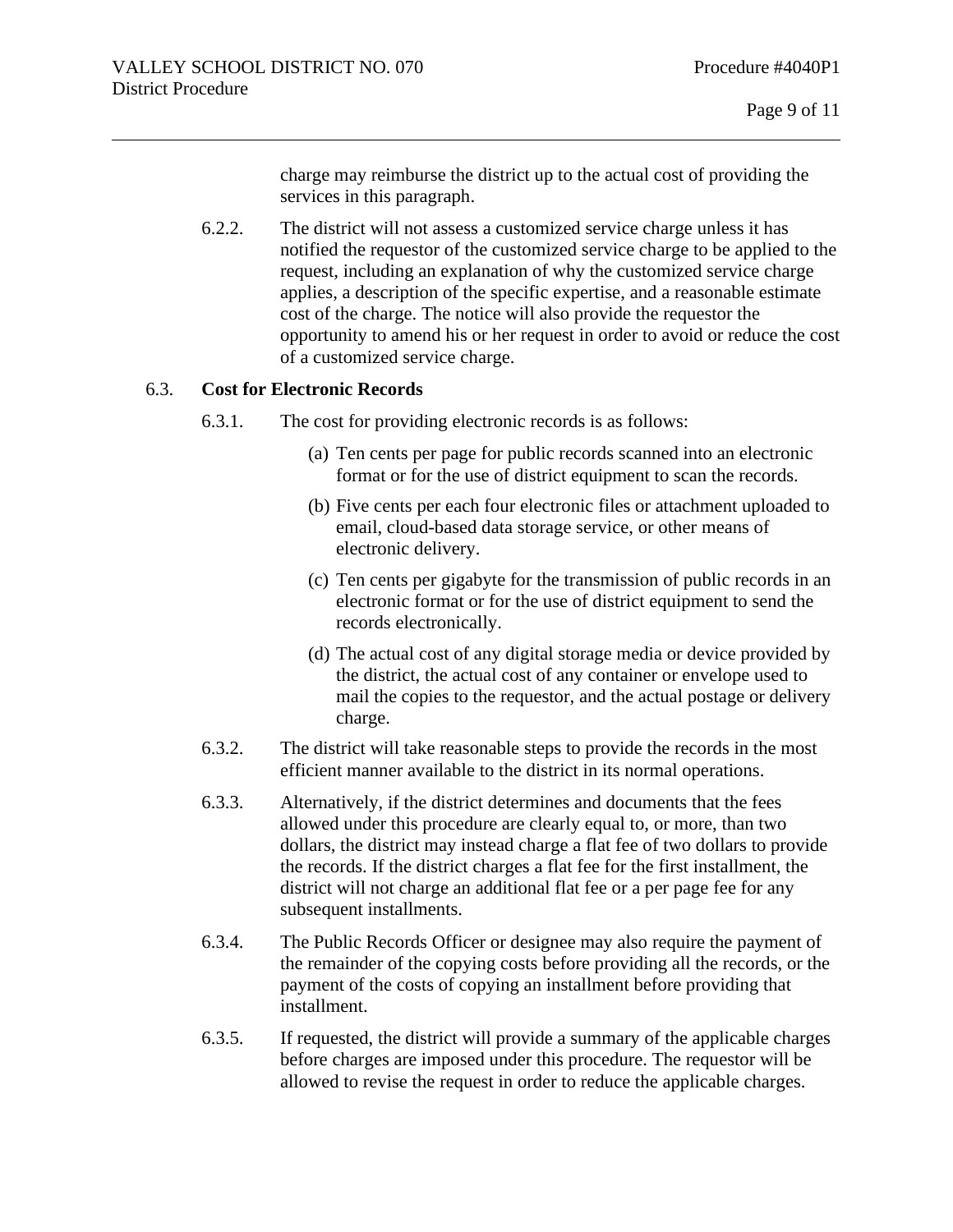6.3.6. The district will not impose copying charges for access to or downloading of records that the district routinely posts on its website prior to the receipt of a request, unless the requestor has specifically requested that the district provide copies of such records through other means.

## 6.4. **Deposits**

Before beginning to make the copies, the Public Records Officer or designee may require a deposit of up to ten percent of the estimated costs of copying all the records selected by the requestor, including the cost of a customized service charge according to the provision above.

#### 6.5. **Waiver**

The Public Records Officer may waive any charge assessed for a request. On behalf of the district, the Public Records Officer may also enter into any contract, memorandum of understanding, or other agreement with a requestor that provides an alternative fee arrangement to the charges authorized in this Procedure, or in response to a voluminous or frequently occurring request**.**

# 7. **REVIEW OF DENIALS OF PUBLIC RECORDS**

## 7.1. **Petition of Internal Administrative Review of Denial of Access**

Any person who objects to the initial denial or partial denial of a records request may petition in writing (including email) to the secretary of the Board of Directors for a review of that decision. The petition will include a copy of or reasonably identify the written statement by the Public Records Officer or designee denying the request.

## 7.2. **Consideration of Petition for Review**

- 7.2.1. The Public Records Officer shall promptly provide the petition and any other relevant information to the Board of Directors or designee(s), who will immediately consider the petition and will either affirm or reverse the denial within two (2) business days following the district's receipt of the petition, or within such other time, which the district and the requestor mutually agree.
- 7.2.2. During the course of the review, the Board or designee will consider the obligations of the Board to comply fully with the intent of Chapter 42.56 RCW insofar as it requires providing full public access to official records, but will also consider the exemptions provided in applicable statutes and the provisions of the Chapter which require the district to protect public records from damage or disorganization, prevent excessive interference with essential functions of the district, and prevent any unreasonable invasion of personal privacy by deleting identifying details.